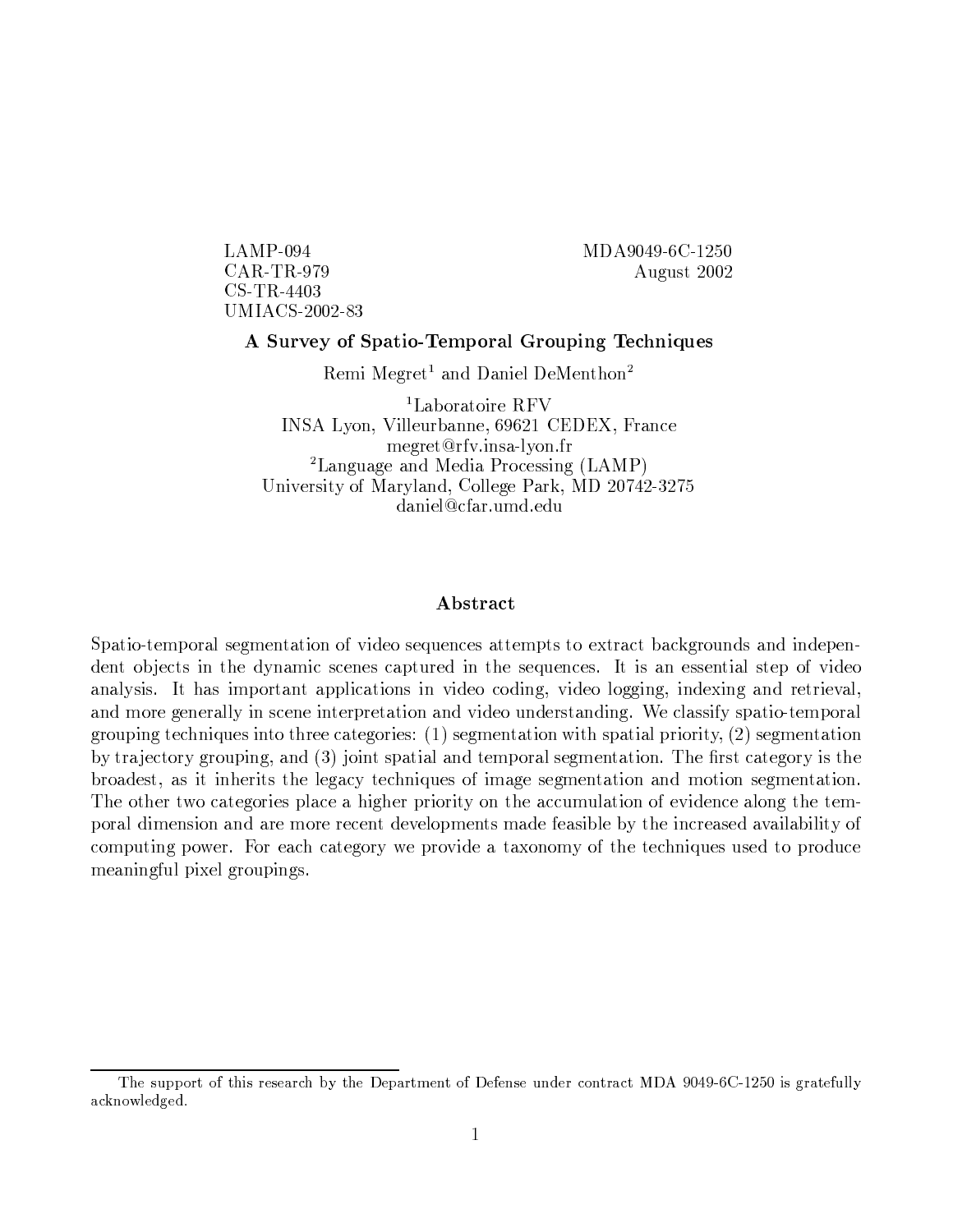| <b>Report Documentation Page</b>                                                                                                                                                                                                                                                                                                                                                                                                                                                                                                                                                                                                                                                                                                                                                                                                                                   |                             |                              |                 | Form Approved<br>OMB No. 0704-0188                  |                           |  |
|--------------------------------------------------------------------------------------------------------------------------------------------------------------------------------------------------------------------------------------------------------------------------------------------------------------------------------------------------------------------------------------------------------------------------------------------------------------------------------------------------------------------------------------------------------------------------------------------------------------------------------------------------------------------------------------------------------------------------------------------------------------------------------------------------------------------------------------------------------------------|-----------------------------|------------------------------|-----------------|-----------------------------------------------------|---------------------------|--|
| Public reporting burden for the collection of information is estimated to average 1 hour per response, including the time for reviewing instructions, searching existing data sources, gathering and<br>maintaining the data needed, and completing and reviewing the collection of information. Send comments regarding this burden estimate or any other aspect of this collection of information,<br>including suggestions for reducing this burden, to Washington Headquarters Services, Directorate for Information Operations and Reports, 1215 Jefferson Davis Highway, Suite 1204, Arlington<br>VA 22202-4302. Respondents should be aware that notwithstanding any other provision of law, no person shall be subject to a penalty for failing to comply with a collection of information if it<br>does not display a currently valid OMB control number. |                             |                              |                 |                                                     |                           |  |
| <b>1. REPORT DATE</b><br><b>AUG 2002</b>                                                                                                                                                                                                                                                                                                                                                                                                                                                                                                                                                                                                                                                                                                                                                                                                                           | 2. REPORT TYPE              |                              |                 | <b>3. DATES COVERED</b><br>00-08-2002 to 00-08-2002 |                           |  |
| <b>4. TITLE AND SUBTITLE</b>                                                                                                                                                                                                                                                                                                                                                                                                                                                                                                                                                                                                                                                                                                                                                                                                                                       |                             |                              |                 | 5a. CONTRACT NUMBER                                 |                           |  |
| A Survey of Spatio-Temporal Grouping Techniques                                                                                                                                                                                                                                                                                                                                                                                                                                                                                                                                                                                                                                                                                                                                                                                                                    |                             |                              |                 | <b>5b. GRANT NUMBER</b>                             |                           |  |
|                                                                                                                                                                                                                                                                                                                                                                                                                                                                                                                                                                                                                                                                                                                                                                                                                                                                    |                             |                              |                 | 5c. PROGRAM ELEMENT NUMBER                          |                           |  |
| 6. AUTHOR(S)                                                                                                                                                                                                                                                                                                                                                                                                                                                                                                                                                                                                                                                                                                                                                                                                                                                       |                             |                              |                 | 5d. PROJECT NUMBER                                  |                           |  |
|                                                                                                                                                                                                                                                                                                                                                                                                                                                                                                                                                                                                                                                                                                                                                                                                                                                                    |                             |                              |                 | <b>5e. TASK NUMBER</b>                              |                           |  |
|                                                                                                                                                                                                                                                                                                                                                                                                                                                                                                                                                                                                                                                                                                                                                                                                                                                                    |                             |                              |                 | <b>5f. WORK UNIT NUMBER</b>                         |                           |  |
| 7. PERFORMING ORGANIZATION NAME(S) AND ADDRESS(ES)<br>Language and Media Processing Laboratory, Institute for Advanced<br>Computer Studies, University of Maryland, College Park, MD, 20742-3275                                                                                                                                                                                                                                                                                                                                                                                                                                                                                                                                                                                                                                                                   |                             |                              |                 | 8. PERFORMING ORGANIZATION<br><b>REPORT NUMBER</b>  |                           |  |
| 9. SPONSORING/MONITORING AGENCY NAME(S) AND ADDRESS(ES)                                                                                                                                                                                                                                                                                                                                                                                                                                                                                                                                                                                                                                                                                                                                                                                                            |                             |                              |                 | 10. SPONSOR/MONITOR'S ACRONYM(S)                    |                           |  |
|                                                                                                                                                                                                                                                                                                                                                                                                                                                                                                                                                                                                                                                                                                                                                                                                                                                                    |                             |                              |                 | 11. SPONSOR/MONITOR'S REPORT<br>NUMBER(S)           |                           |  |
| 12. DISTRIBUTION/AVAILABILITY STATEMENT<br>Approved for public release; distribution unlimited                                                                                                                                                                                                                                                                                                                                                                                                                                                                                                                                                                                                                                                                                                                                                                     |                             |                              |                 |                                                     |                           |  |
| <b>13. SUPPLEMENTARY NOTES</b><br>The original document contains color images.                                                                                                                                                                                                                                                                                                                                                                                                                                                                                                                                                                                                                                                                                                                                                                                     |                             |                              |                 |                                                     |                           |  |
| 14. ABSTRACT                                                                                                                                                                                                                                                                                                                                                                                                                                                                                                                                                                                                                                                                                                                                                                                                                                                       |                             |                              |                 |                                                     |                           |  |
| <b>15. SUBJECT TERMS</b>                                                                                                                                                                                                                                                                                                                                                                                                                                                                                                                                                                                                                                                                                                                                                                                                                                           |                             |                              |                 |                                                     |                           |  |
| <b>16. SECURITY CLASSIFICATION OF:</b><br>17. LIMITATION OF                                                                                                                                                                                                                                                                                                                                                                                                                                                                                                                                                                                                                                                                                                                                                                                                        |                             |                              |                 | 18. NUMBER                                          | 19a. NAME OF              |  |
| a. REPORT<br>unclassified                                                                                                                                                                                                                                                                                                                                                                                                                                                                                                                                                                                                                                                                                                                                                                                                                                          | b. ABSTRACT<br>unclassified | c. THIS PAGE<br>unclassified | <b>ABSTRACT</b> | OF PAGES<br>16                                      | <b>RESPONSIBLE PERSON</b> |  |

**Standard Form 298 (Rev. 8-98)**<br>Prescribed by ANSI Std Z39-18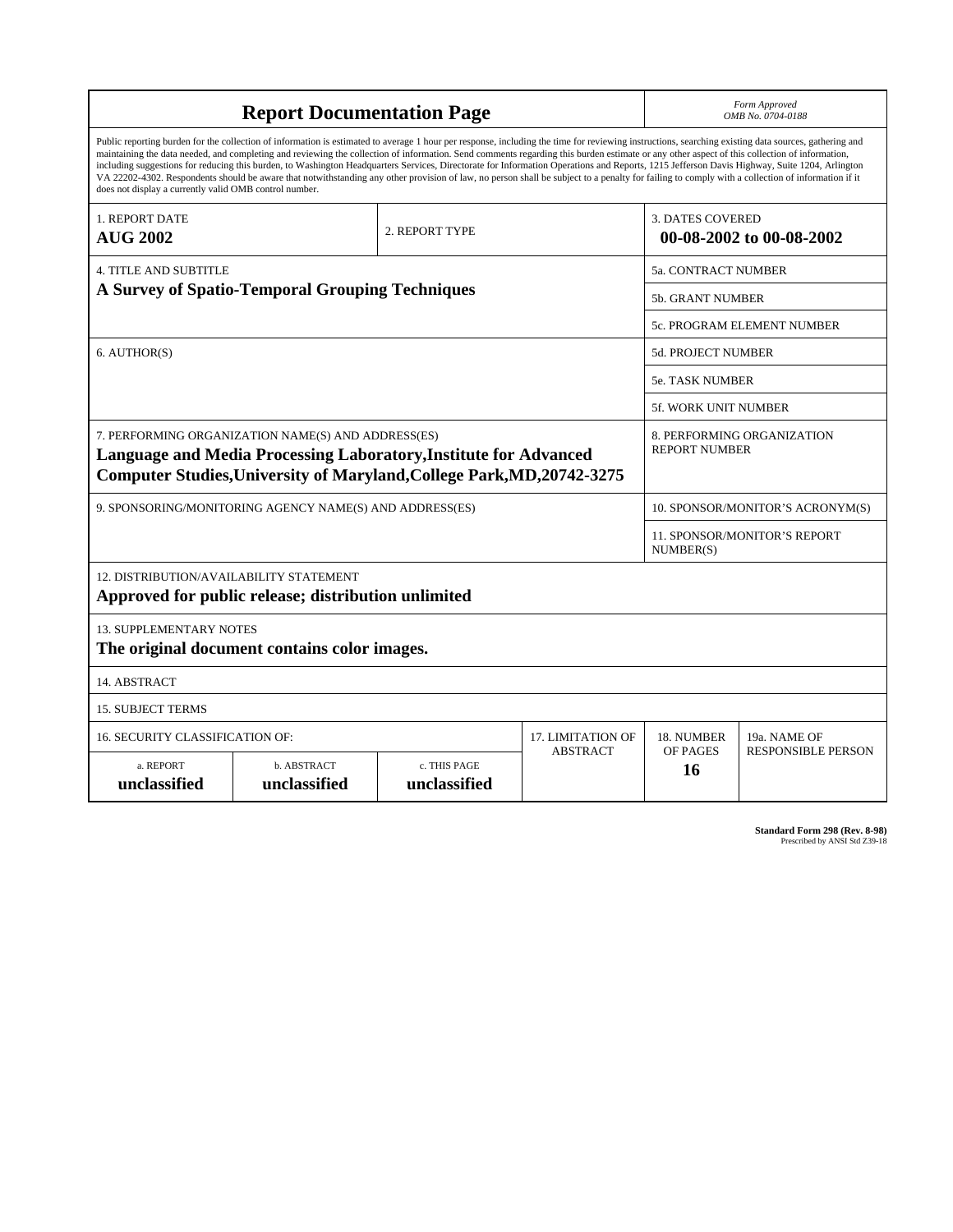#### Introduction  $\mathbf 1$

A natural description of a video is a decomposition into objects. The objects may include semantic entities, or visual structures such as color patches. Segmenting objects automatically is one of the most challenging tasks in video processing, even though human vision seems to achieve it effortlessly.

Such a segmentation has numerous applications, including compact video coding, automatic and semi-automatic content based description, film post-production, and scene interpretation.

Transmission of videos requires a great amount of compression, especially in wireless applications. The ability to extract backgrounds and moving objects makes it possible to eliminate the redundancy related to the repetition of the same visual patterns in successive images.

For video description tasks, such as logging and annotation, automatic object extraction can help in building high level indexes that take into account the fact that a scene is generally composed of multiple entities of interest. A tool able to provide a structured representation and a segmentation into objects is valuable as it facilitates visualization and annotation by a human operator. Such annotations enrich raw video content with object-specific information, which can then be used by search engines and interactive multimedia documents.

Automatic object segmentation is also useful in post-production, when special effects and visual modifications must be independently added to background scenes and foreground action.

Finally, scene interpretation is largely dependant on object extraction. It can be performed automatically in restricted contexts where *a priori* constraints can be enforced, such as sports video understanding and video surveillance.

The broad variety of potential applications is mirrored by an equally broad variety of approaches and specifications. Objects can be defined at several levels. The most familiar level to humans is the semantic level, where each part of an image (and subsequently of a video) is labeled as its counterpart in the real world: a hand, a person, a car. This requires an interpretation of the scene, which is subject to the ambiguity and variations associated with subjective evaluation: two different persons may define objects of interest differently, and thus prefer different segmentations.

Except in restricted domains, the semantic level is generally not computable automatically, since it requires some amount of scene interpretation. Therefore segmentation methods rely on concrete and measurable segmentation criteria that define non-semantic entities. Two main types of methods are used with videos, alone or in combination: motion-based methods, and color/texture-based methods.

Motion based segmentation methods make implicit modeling assumptions about the video capture process, which associates object geometry and displacements in the scene with specific apparent motion in the video. Underlying hypotheses include rigid body motion and spatial smoothness of motion. When these hypotheses are verified, motion segmentation reaches, at least partly, the semantic level, by its ability to extract real objects moving independently.

If these hypotheses are not verified, lower-level structure can still be extracted, based on visual features such as color and texture. As is experienced in image segmentation, these have a poor semantic value, since a visual object may be composed of several distinct colors or, less frequently, separate objects may have similar colors. Nevertheless, they provide a structured representation of raw video data, by extracting from the spatio-temporal volume the pixels spanned by patches of homogeneous visual characteristics. A patch segmentation is useful in itself as a low-level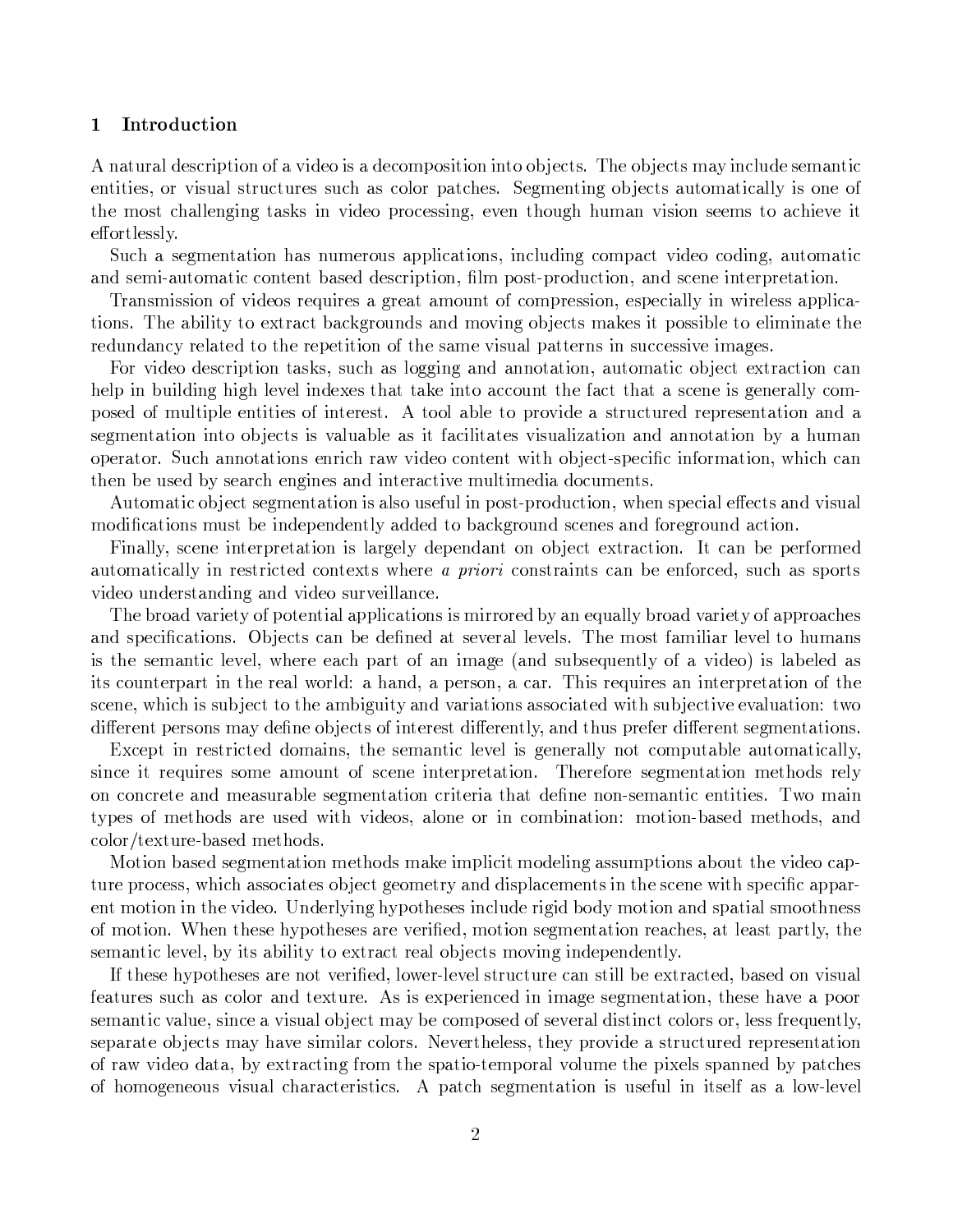representation, or as an input for higher level modules, such as motion and event analysis.

#### $\overline{2}$ Overview of Classification

Spatio-temporal grouping manipulates features embedded in the spatio-temporal volume, the video stack, produced by the stacking of the individual consecutive video frames. The spatial and temporal dimensions of this volume can be handled either separately or simultaneously.

Most approaches handle these two types of dimensions separately, making a distinction between spatial segmentation, which groups features using spatial coherence criteria, and temporal tracking, which groups features using a temporal invariance hypothesis. The order in which spatial and temporal groupings are performed leads to two different approaches: segmentation with spatial *priority*, and *trajectory grouping*.

Segmentation with spatial priority first focuses on the spatial segmentation of each frame in the video stack. Spatio-temporal groups are then obtained as the extension in time of existing spatial segments. This category includes motion segmentation based on similarity of instantaneous motion [1] [2] [3] [4] and motion model fitting [1] [5] [6], as well as color/texture segmentation and region tracking  $[7]$   $[8]$   $[9]$ .

On the other hand, trajectory grouping first considers temporal grouping, tracking discrete features to extract their trajectories. Then trajectories belonging to the same moving objects are spatially grouped together using motion segmentation. This family may be divided into methods using motion similarity [10] [11] [12], and methods using explicit motion model fitting [13] [14]. When a dense segmentation is needed, an optional densification step may be added, which fleshes out discrete trajectory features with neighboring sets of pixels.

A more recent class of methods, *joint spatial and temporal grouping*, avoids favoring one dimension over the other and instead operates directly in the spatio-temporal volume. These methods define the grouping criteria simultaneously in space and time, so that evidence for groupings is gathered at the same time in both dimensions. They rely on pixel color and spatio-temporal position [15], or also incorporate instantaneous motion [16] [17] [18].

This previous classification of approaches is represented in Figure 1. Spatio-temporal grouping starts with unstructured features, such as image features (color, texture, motion field...), or discrete features (interest points, edges...). Segmentation with spatial priority first groups spatially, then extends the segmentation temporally. Trajectory grouping tracks features temporally before grouping the resulting trajectories spatially. Finally, joint spatio-temporal grouping follows a diagonal path and builds structures in both dimensions simultaneously.

Section 3 briefly describes the building blocks used by various grouping methods. Categoryspecific descriptions are then developed in Section 4 (segmentation with spatial priority), Section 5 (trajectory grouping) and Section 6 (grouping jointly in space and time).

#### **Building Blocks of the Grouping Process** 3

Before examining each category in detail, it is of interest to compare the building blocks used by various grouping methods. These are either individual image pixels [1] [5] [19] [20], spatial regions resulting from a color or texture over-segmentation [21] [3] [2] [4], or discrete geometric features such as interest points  $[22]$  [13] [23] [24] and edges [13].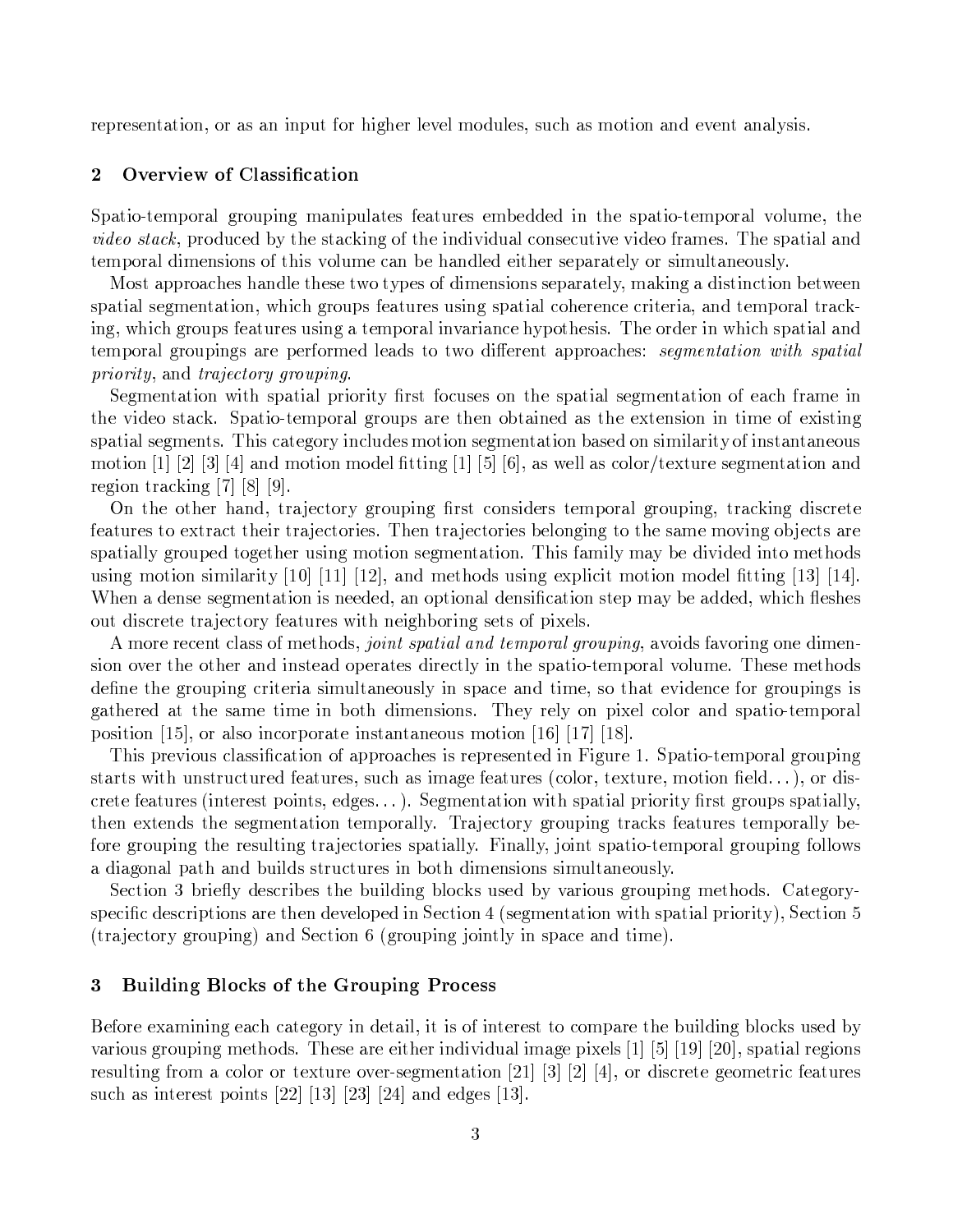

lfox  $\sim$  . At the state  $\sim$  decay,  $\sim$  decay,  $\sim$  decay. At the state  $\sim$ 

ZrAX'd`ab ^&X'\*ZrgaY[X'.&f+gHb+,"f`{X.&f+Xk`bH{`aA.j`\*Xgz¥Fg^sHZca+\*bAZr^sXv.sdcpga.sf+Xg^sZc\*Zca-`dSb+`.j`Aq-¥f+ZvEf $\mathcal{A}$ , and all government and all  $\mathcal{A}$  . A.  $\mathcal{A}$ features have been mostly used in pure motion segmentation frameworks, where they provide an XedrZvwZr.F^&X^sX,/X'aH.E`.sZcgagzbAZ,d`vwX'Y[XeaA.j,w|J-^E`Xv.sg^&p\*^sg)Zra+\*[Z,i-`,/Xb]gabAZ,svw^&X'.sXzX`.s)+^&X,wq,/Zra-vwX . After the contract  $\mathbf{X}^{\mathbf{X}}$  . After the contract  $\mathbf{X}^{\mathbf{X}}$ 

Region methods, in contrast to pixel methods, manipulate a smaller number of features, thus reducing complexity. The extended spatial support also makes the initial estimation of motion  $\blacksquare$  . end the contract of the contract  $\blacksquare$  . The contract of the contract  $\blacksquare$ expected object boundaries.

Note that some methods may consider different kinds of building blocks at different stages of . A straight a straight of the straight indicate  $\mathcal{A}$  , and  $\mathcal{A}$  ,  $\mathcal{A}$  ,  $\mathcal{A}$  ,  $\mathcal{A}$  ,  $\mathcal{A}$  ,  $\mathcal{A}$  ,  $\mathcal{A}$  ,  $\mathcal{A}$  ,  $\mathcal{A}$  ,  $\mathcal{A}$  ,  $\mathcal{A}$  ,  $\mathcal{A}$  ,  $\mathcal{A}$  ,  $\mathcal{A}$  ,  $\math$  $\mathcal{L}^{\mathcal{L}}$  . So the state  $\mathcal{L}^{\mathcal{L}}$  and  $\mathcal{L}^{\mathcal{L}}$  and  $\mathcal{L}^{\mathcal{L}}$  and  $\mathcal{L}^{\mathcal{L}}$  and  $\mathcal{L}^{\mathcal{L}}$  and  $\mathcal{L}^{\mathcal{L}}$  and  $\mathcal{L}^{\mathcal{L}}$  and  $\mathcal{L}^{\mathcal{L}}$  and  $\mathcal{L}^{\mathcal{L}}$  and  $\mathcal{L}^{\math$ motion and spatial supports of layers.

# 2-8HQ-GI8AP-@?A@B;-P -kB@U 2->6?A@B?+LKH¡5B;-5B @E:

 $F_{\rm eff}$  , and the contract  $\sim$  and  $\sim$  . The contract gradient gradient gradient gradient gradient gradient gradient gradient gradient gradient gradient gradient gradient gradient gradient gradient gradient gradient gr category can be seen as an extension of single frame segmentation by adding temporal tracking.

We further divide these methods into methods using motion segmentation, and methods using  $\mathcal{N}=\mathcal{N}=\mathcal{N}=\mathcal{N}=\mathcal{N}=\mathcal{N}=\mathcal{N}=\mathcal{N}=\mathcal{N}=\mathcal{N}=\mathcal{N}=\mathcal{N}=\mathcal{N}=\mathcal{N}=\mathcal{N}=\mathcal{N}=\mathcal{N}=\mathcal{N}=\mathcal{N}=\mathcal{N}=\mathcal{N}=\mathcal{N}=\mathcal{N}=\mathcal{N}=\mathcal{N}=\mathcal{N}=\mathcal{N}=\mathcal{N}=\mathcal{N}=\mathcal{N}=\mathcal{N}=\mathcal{N}=\mathcal{N}=\mathcal{N}=\mathcal{N}=\mathcal{N}=\mathcal{$ frames one after the other based on instantaneous motion and segmentation in the previous frame. Methods based on color/texture can also segment video frames individually, then merge the regions temporally.

### 2-8HV-4O8HPK@B?+L;@B;-P 2\8HQKGI8HPK@?H@B;-P

 $\alpha$  is the state in the state of the state  $\alpha$  state  $\alpha$  and  $\alpha$  at the set of the set of the set of the set of the set of the set of the set of the set of the set of the set of the set of the set of the set of the se . After the state  $\mathcal{A}$  is a state  $\mathcal{A}$  , and  $\mathcal{A}$  ,  $\mathcal{A}$  ,  $\mathcal{A}$  ,  $\mathcal{A}$  ,  $\mathcal{A}$  ,  $\mathcal{A}$  ,  $\mathcal{A}$  ,  $\mathcal{A}$  ,  $\mathcal{A}$  ,  $\mathcal{A}$  ,  $\mathcal{A}$  ,  $\mathcal{A}$  ,  $\mathcal{A}$  ,  $\mathcal{A}$  ,  $\mathcal{A}$  ,  $\math$ segmentation, and how temporal coherence is enforced.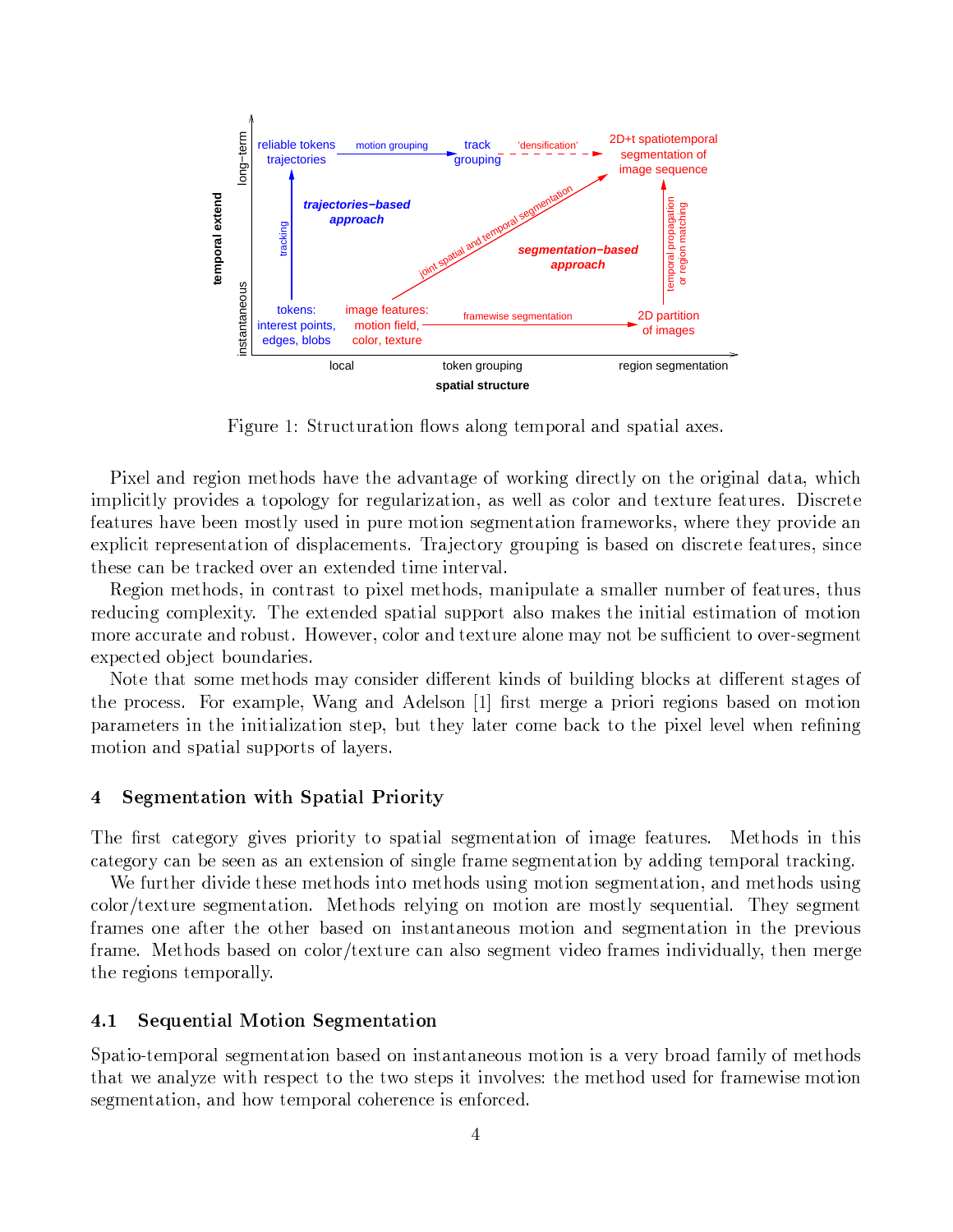#### **Framewise Motion Segmentation**  $4.1.1$

Whether the building blocks are pixels, regions, or discrete features, motion segmentation involves two kinds of techniques: motion similarity techniques and model fitting techniques. We note that both approaches rely on an underlying motion model, which may be either a spatial motion smoothness model or a parametric (translational, affine, perspective) model. The distinction we propose emphasizes how this model is applied to the video data.

- Motion similarity methods estimate motion parameters on a local basis, for each element independently, or for each pair of elements. The grouping involves a symetrical comparison between elements of the same nature, for example while clustering in motion parameter space, or grouping pairs of similar elements.
- *Motion model fitting* methods compute motion parameters in groups of identically labeled elements. They involve the evaluation of asymmetric measures of the quality of fit of an element to a motion model.

Figure 2 represents in a schematic way a taxonomy of techniques used in segmentation with spatial priority. Detailed explanations can be found in the corresponding paragraphs of this section.



Figure 2: Taxonomy of grouping methods with spatial priority from the point of view of spatial segmentation and temporal coherence.

# **Motion Similarity Segmentation**

**Motion Parameter Space** The simplest measure of motion similarity is obtained by using Euclidean distance in motion parameter space. To initialize their motion models, Wang and Adelson [1] compute affine motion on *a priori* regions, then cluster them in parameter space using this measure.

In the work of Ke and Kanade [2], the same clustering approach is considered, and is further constrained by first projecting on a subspace of the full parameter space. The resulting dimensionality reduction contributes to decreasing the disparity inside clusters. This reduction cannot be dramatic, though, since it starts from a six-dimensional space. The authors suggest, as future work, taking into account motion parameters computed on successive frames, so that the full parameter space has more dimensions. In that context they could more effectively take advantage of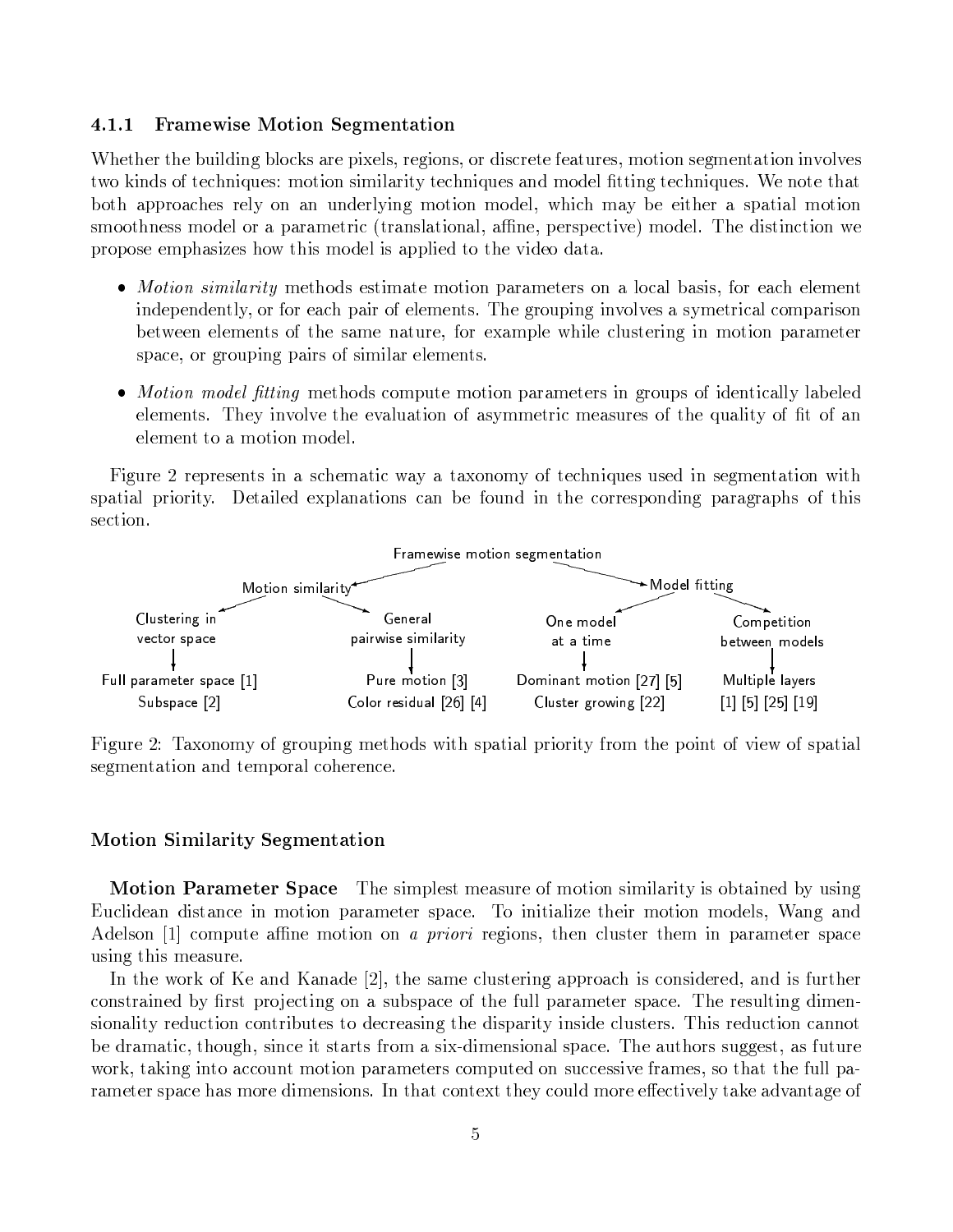the claimed property that motion parameters of rigid objects lie in a three-dimensional subspace, independently of the number of frames considered.

Affine motion with parameters  $(a_{x0} a_{xx} a_{xy} a_{y0} a_{yx} a_{yy})$  leads to the motion vector  $(u, v)^T$  at a given position  $(x, y)^{\mathrm{T}}$ :

$$
\begin{cases}\n u = a_{x0} + x a_{xx} + y a_{xy} \\
v = a_{y0} + x a_{yx} + y a_{yy}\n\end{cases}
$$
\n(1)

The six parameters can be separated into two sets with different homogeneities: two for zero-order (translation:  $(a_{x0} a_{y0})$ ) and four for first-order (rotation, zoom, shear:  $(a_{xx} a_{xy} a_{yx} a_{yy})$ ). The sensitivity of predicted motion vectors to a zero-order parameter is uniform, whereas its sensitivity to a first-order parameter depends on spatial position, and is higher for positions far from the origin. To make sure that all dimensions have roughly the same influence on the borders of the image, Wang and Adelson [1] normalize the parameters by dividing the first-order parameters by the size of the image.

**Pairwise Contextual Similarities** To avoid the problem of interpretation and normalization of metrics in motion parameter space, other methods avoid comparing motion parameters directly, but rather come back to the spatial domain, where motion similarity can be expressed in terms of physical values: motion vector discrepancy [3], or error of motion-compensated pixel values [26] [4].

Gelgon and Bouthemy [3] compute affine motion parameters for each individual region. For a pair of neighboring regions, they compare the motion fields predicted by the two parametric models on the union of the regions. This motion similarity reflects how well the motion associated with each region predicts the motion on the other. They incorporate these motion similarities in a Markov Random Field (MRF) segmentation framework.

Such a cross-validation of motion models is also used for the merging of spatial regions by Moscheni et al. [26]. They base the similarity on the residuals of motion-compensated pixel values between successive frames. This criterion is combined with a contrast criterion, to favor grouping of regions of same luminance. They use the same framework to link regions temporally, by defining a similarity based on invariance.

Residuals are used in the region merging step of Wang  $[4]$ ; he associates with every pair of adjacent regions the motion model computed on their union. He merges the two regions if the compensation error on pixel values is below a given threshold.

**Model Fitting** Model fitting methods are based on the notion of quality of fit of each element to the model. These methods seek to find the model parameters that will optimize the overall quality of fitting.

Top-down approaches consider a reference motion model, and classify features into inliers and outliers. The inliers are usually associated with the background, while the outliers correspond to the foreground objects. The reference motion, which usually corresponds to the motion of the dominant object, is estimated using robust methods, which are less sensitive to other motions and can be applied to the common occurrence of a background that has a parametric motion and is the dominant object [5]. Several objects can be extracted by recursively applying this method to remaining outliers [27].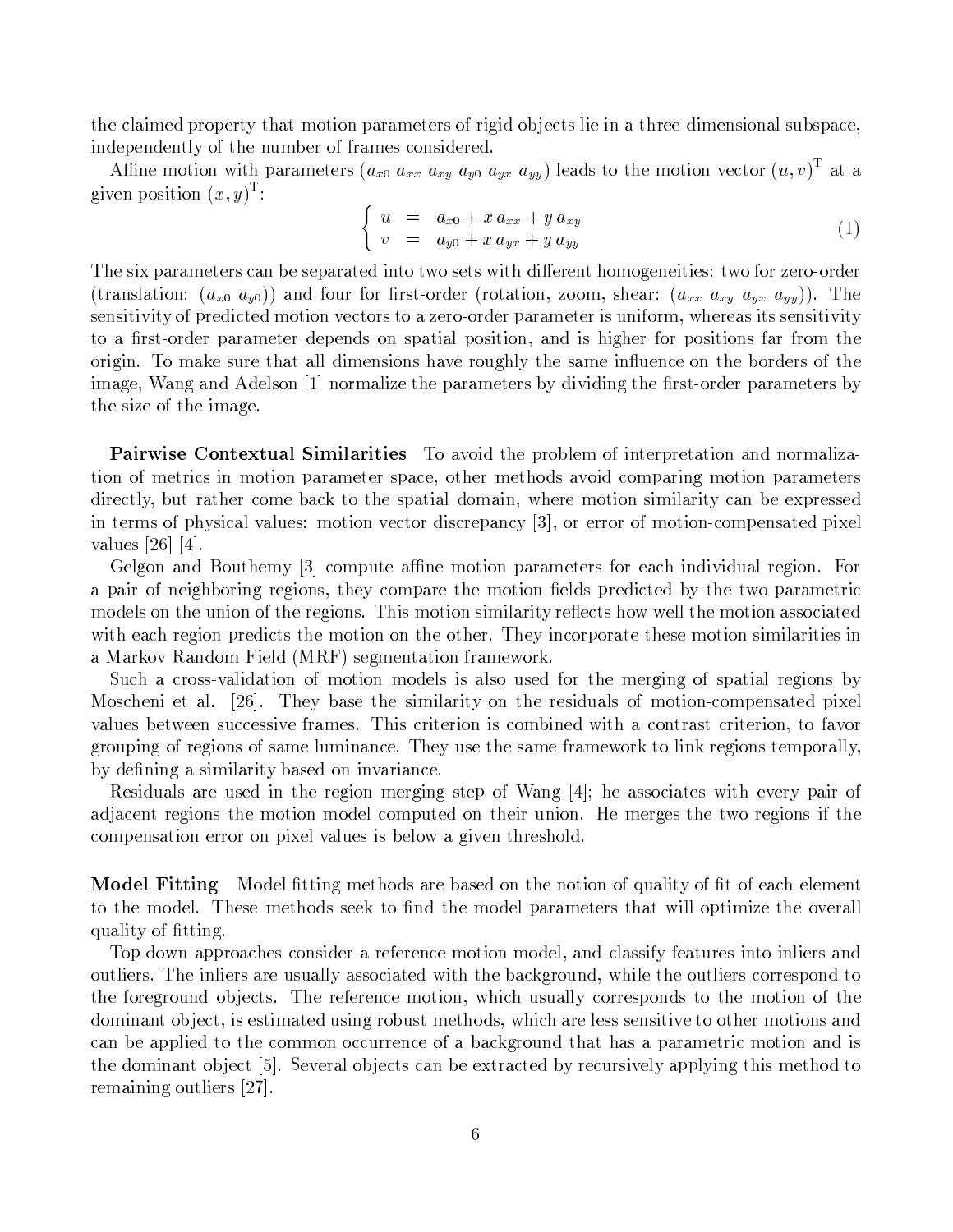Growing clusters in a bottom-up manner, Smith and Brady [22] group motion vectors associated with interest points. Points are added one by one to existing clusters, by testing if their motion vectors are close enough to the vector predicted at the same point by the affine motion model of the cluster.

Approaches related to a *layered representation* [1] [5] [25] take into account several models that compete with each other. This can be expressed in a probabilistic framework by *mixture models*: each feature (pixel or region) is associated with one motion model; the parameters of the models are unknown.

Joint estimation of both motion parameters and labels is very complex and prone to being trapped in local minima, because of its very high dimensionality (labeling has one variable per element). This problem is generally solved using the Expectation-Maximization (EM) framework, which estimates one of the unknowns, while keeping the others constant, and iterates until convergence.

Most work of this type associate an affine parametric model with each layer [5]  $[1]$ . In [19] only motion smoothness inside each layer is enforced.

#### $4.1.2$ Spatial Segmentation using Color/Texture

Some methods base the segmentation on visual features such as color or texture. This is seen either as a way of finding a spatio-temporal representation based on space-time tubes of consistent color/texture, or as a preprocessing step before motion segmentation.

With noisy data, or in the presence of non-rigid objects, motion fields may be unreliable or non-parametric. In such cases, it is possible to rely entirely on color or texture, and then group segmented spatial regions temporally. Deng and Manjunath [7] use this approach (see below for details); Wang [4] and Gomila [28] use morphological color segmentation; Del Bimbo et al. [29] find clusters in color feature space.

This approach usually attempts to over-segment objects in each frame, and then to match the pieces from frame to frame; this works better for objects that have parts with uniform color/texture, and high contrast with other objects.

In Deng and Manjunath's work, [7], seeds derived from a segmentation of the previous frame are projected to the current frame assuming slow motion, and grouped with those segmented regions of the current frame that overlap them. Del Bimbo et al. [29] compute similarities between regions in two successive frames based on color invariance, and spatial overlapping. They connect each region to the best match in the next frame, unless similarity is under a threshold.

Faster motions can be handled by considering the overlap of motion-compensated regions, as in the work of Wang  $|4|$ . In case of conflict, he favors the temporal grouping between pairs of regions that have the smallest difference in pixel values.

In  $[8]$ , the matching is not computed on successive frames, but between successive groups of frames.

#### 4.1.3 **Temporal Coherence**

Temporal grouping is an important step of spatio-temporal segmentation which deserves futher comparative discussion. The result should enforce identical labels for the same object across frames.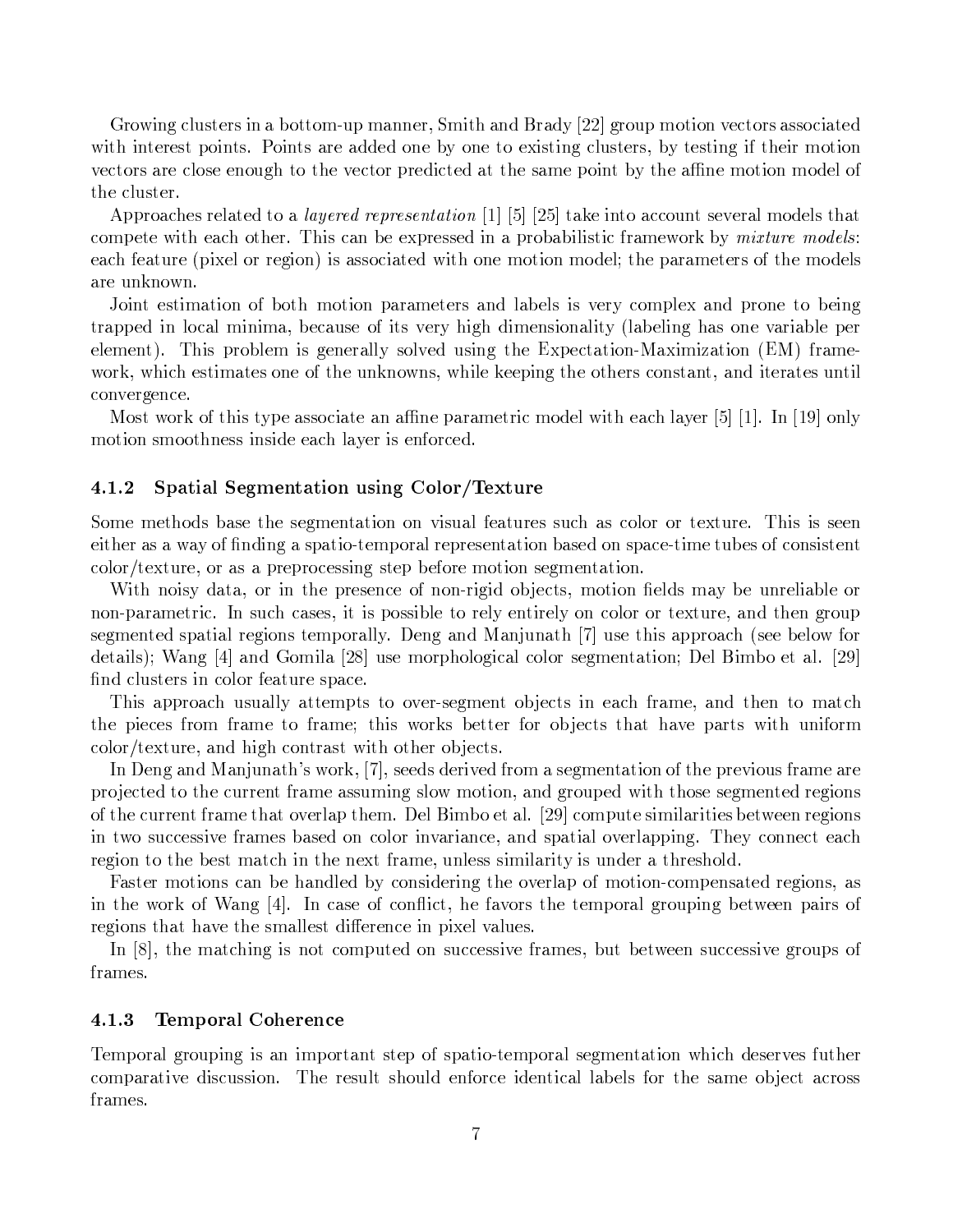Most of the techniques based on spatial motion segmentation handle frames sequentially. They project the segmentation computed in one frame onto the next, and take it into account while segmenting the new frame. This is justified by the causal relationship between frames, and is attractive because frames can then be treated in the order in which they are decoded or acquired. On the other hand, this doesn't use all available information; indeed, only framewise motion information is available at the beginning of the sequence, and most of the time, information accumulated over a sequence is reduced to the spatial segmentation of the previous frame.

Temporal coherence can be enforced by two kinds of techniques: initialization from the previous frame and explicit temporal constraints.

Initialization from the previous frame is used in iterative methods, where the final solution is found by successive changes to an initial labeling. The segmentation in the current frame is initialized according to a prediction computed by projecting the previous segmentation [1] [5] [21]  $\lceil 3 \rceil$   $\lceil 4 \rceil$   $\lceil 22 \rceil$ . The iterations then converge to a local optimum, given the high dimensionality of the solution space, which lies in a valley dependent on the initialization. During the optimization, the final result may drift away from the initialization during the iterative optimization  $[9](p112)$ . This problem arises mainly in the presence of segmentation ambiguities, where the optimum may vary from one frame to the other; for example, when a moving object is almost still, the motion boundaries may be difficult to extract accurately in a single frame.

To enforce stronger temporal contraints, some methods combine the framewise segmentation criterion with an additional term, which explicitly models the temporal coherence of labelings. When segmentation is ambiguous at the single-frame level, temporal constraints ensure a better coherence. This coherence can be expressed as the invariance of the labels with respect to the projection from the previous frame [30] [21], or as the fitting with a location model that depends on several previous frames [31].

Patras et al. [21] use a MRF framework in which the Gibbs potential of a single site (region) takes into account the number of pixels for which this region has the same label as the motioncompensated projection of the labels from the previous frame.

The condition of temporal order is relaxed by Jojic and Frey [25]. They use a mixture model with four types of hidden variables: the appearance model of each class (called a sprite) and its variance, the actual appearances of each sprite in each frame of the sequence, the spatial transformations that map these appearances onto each frame, and finally the masks that tell which pixels of the sprites are seen in each frame.

More restrictive and longer-term constraints are introduced by Sawhney and Kumar [31]. They impose temporal constraints that penalize changes in motion and in segmentation shape over several successive frames.

#### Trajectory Grouping  $\mathbf{5}$

Methods with spatial priority in the motion segmentation category described above rely only on short-term motion information (usually between two frames). To take into account long-term information, another class of methods has been developed using trajectories that can represent the motions of points in a long temporal interval. In this case, less ambiguous displacement differences can be observed, and motions are better discriminated.

The estimation of trajectories is performed as a preliminary step, using feature point temporal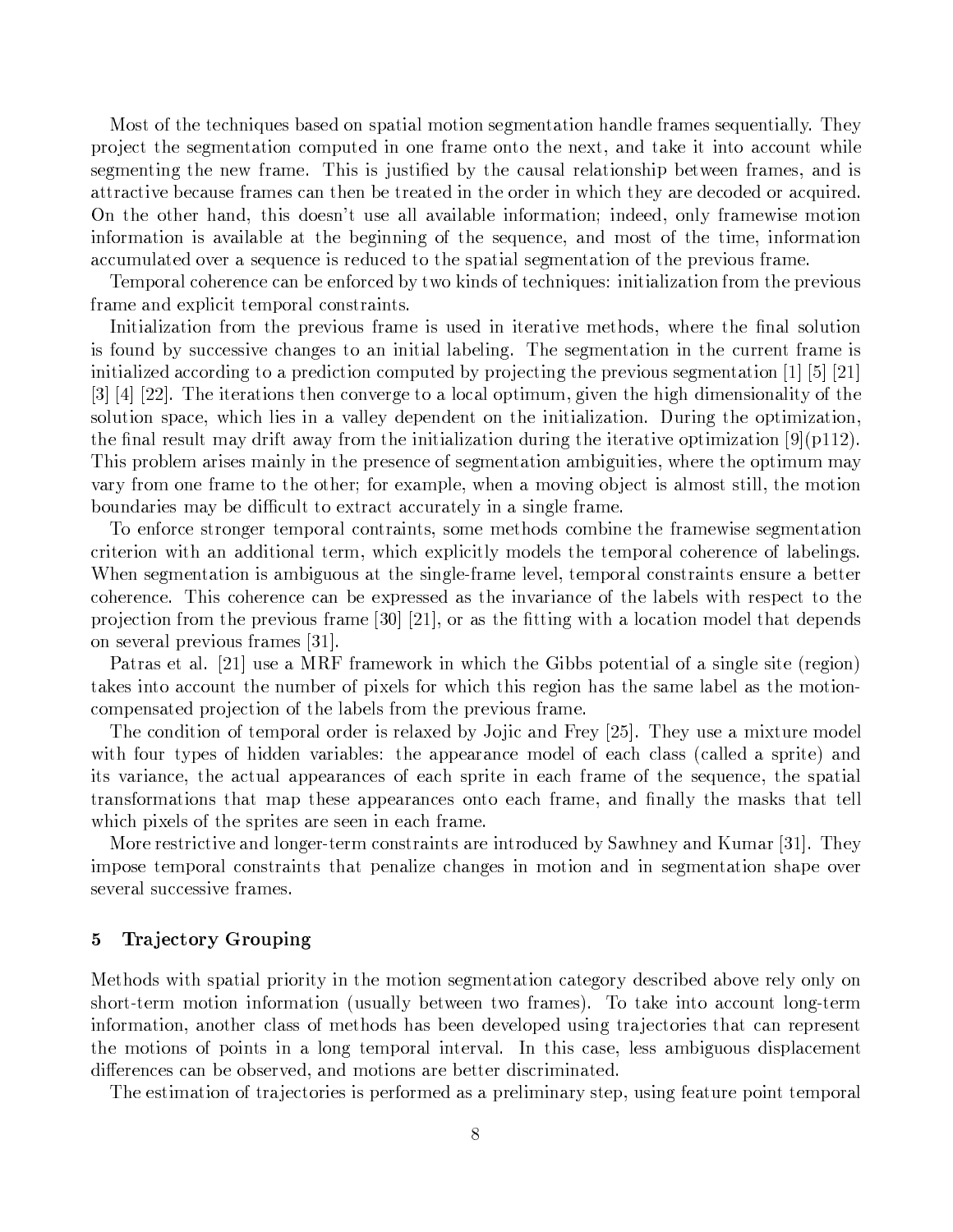matching  $[32]$ , or textured patch tracking  $[33]$ . A drawback of this approach is that since the spatial motion segmentation takes place afterward, tracking cannot use any *a priori* spatial constraints, such as parametric motion or group tracking, which would improve quality and efficiency. For this reason, this approach is best suited to applications where tracking can be performed reliably enough to produce trajectories almost free of noise. This is the case in sequences with slow motion, and when there are enough discriminating features on the objects of interest.

The next sections describe the main trajectory grouping techniques, which are summarized in figure 3.



Figure 3: Taxonomy of trajectory grouping methods.

#### Grouping by Motion Similarity  $5.1$

#### 5.1.1 Direct Comparison of Trajectories

Methods based on direct comparision of trajectories define a similarity between two trajectories which is not influenced by the other trajectories. It can consist in representing each trajectory as a point in a multidimensionnal vector space and then use Euclidean distances as in  $\left[10\right]$  , or define a more general pairwise motion similarity as in  $[11]$  and  $[34]$ .

Allmen and Dyer [10] compute trajectories, which they call spatio-temporal flow curves, by integrating local motion flow over time. Given a fixed-width temporal interval, they represent the trajectories by their curvature and slope values in that interval. They cluster those features using a K-means algorithm, which groups together trajectories having similar curvatures and slopes. The analysis of the merging and splitting of clusters as the time interval is shifted gives information about occlusion events.

Megret and Jolion [11] propose a hierarchical clustering framework that allows them to use tracks of different lengths. Track similarity is based on the invariance of relative position in several frames. Hierarchical agglomerative clustering is then used to produce a clustering tree that groups together similar long-term motions.

Mills and Novins [34] consider 3D spatial feature points. They create a *feature interval graph* that associates with each pair of feature points in the scene an interval that represents the possible values of their 3D distance. The intersection of the intervals obtained from two tracked features points at different times then reveals whether they belong to the same rigid object.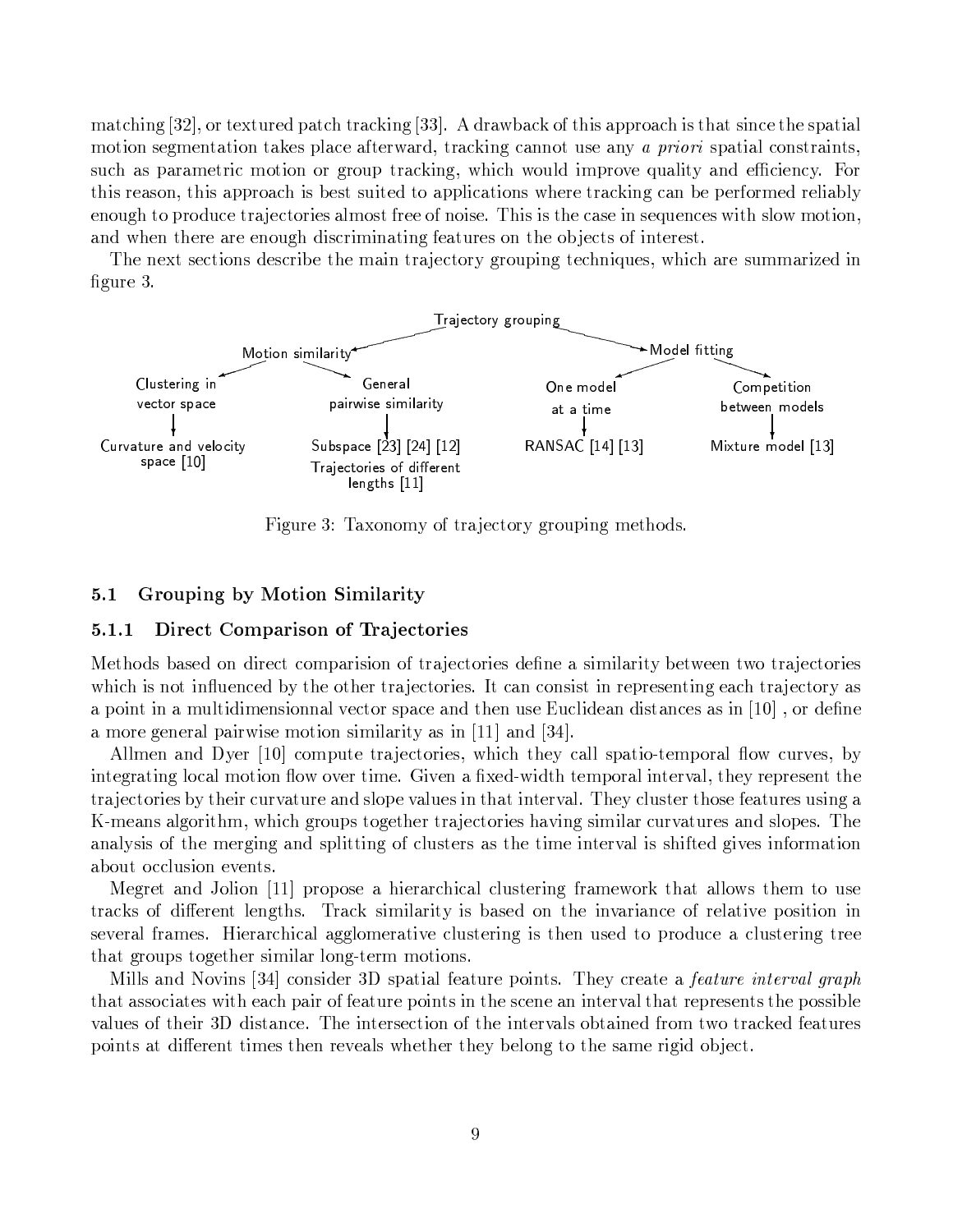#### **Subspace Factorization**  $5.1.2$

Subspace methods represent a trajectory as the vector of the coordinates of its feature points over time, and stack them in a matrix  $C$ . With an affine camera, the tracks associated with differently moving rigid bodies moving differently lie in separate subspaces. The core of the method is to reduce  $C$  to a form that enhances these subspaces.

Costeira and Kanade [23] and Gear [24] factorize the matrix C using singular value decomposition (SVD):  $C = U\Sigma V^{T}$ , where U and V are orthonormal matrices, and  $\Sigma$  is diagonal. This decomposition is then truncated to the rank k of C, by keeping only highest singular values:  $C_k = U_k \Sigma_k V_k^{\mathrm{T}}$ . This results in a *shape interaction* matrix  $Q = V_k V_k^{\mathrm{T}}$ , which has the following property: the interaction coefficient  $Q_{ij}$  is zero if trajectories i and j belong to separate rigid objects, and is nonzero otherwise.

The final segmentation is computed by clustering the points representing trajectories, based on the values in the matrix  $Q$ . Such a clustering can also be seen as block diagonalization of Q. Costeira and Kanade [23] use a greedy algorithm, which recursively merges groups of trajectories having high interactions. This matrix is also used by Ichimura [35], who uses a recursive subdivisivion approach guided by discriminant analysis.

An interesting interpretation of methods based on the matrix Q was proposed by Weiss [6], who shows that they amount to an eigen-clustering using an affinity matrix  $W$  produced by the inner product of trajectory coordinates:

$$
W_{ij} = \sum_{t} x_{ti} x_{tj} + y_{ti} y_{tj} \tag{2}
$$

In order to decrease the influence of noise, Kanatani [12] and Zhang et al. [36] fit subspaces to groups of points, instead of relying only on pairwise affinity. Kanatani [12] uses a merging approach where points that belong to a group are projected onto a subspace fitted to the group. The merging decision also takes into account model selection. Zhang et al. [36] use  $Q$  as a preprocessing step to produce an over-segmentation, then estimates group distances  $D$  between these segments. Final object segmentation is produced by thresholding on D.

In real data, trajectories may have missing points in some frames, which precludes the direct use of SVD. Tomasi and Kanade [37] apply SVD only to fully defined vectors. Jacobs [38] and Shum et al. [39] take into account all available data, by fitting a low-rank matrix to the incomplete data matrix. The fitting may be an iterative weighted least-square method [39], or a direct method based on constraints derived from a set of fully defined submatrices [38].

#### $5.2$ Grouping using Explicit Parametric Models

#### Hypothesize and Test  $5.2.1$

Hypothesize and test methods work as follows: hypotheses are obtained by fitting models to small data point sets chosen randomly. Each hypothesis is then validated by assessing the quality of fit. In RANSAC based methods, this is achieved by counting the number of inlier points. Hypotheses that have enough inliers are kept, and possibly compared to each other in order to merge similar ones.

This method copes well with outliers. Indeed, by choosing small sets of points, one increases the possibility of considering only points of the same model, thus computing a correct parameter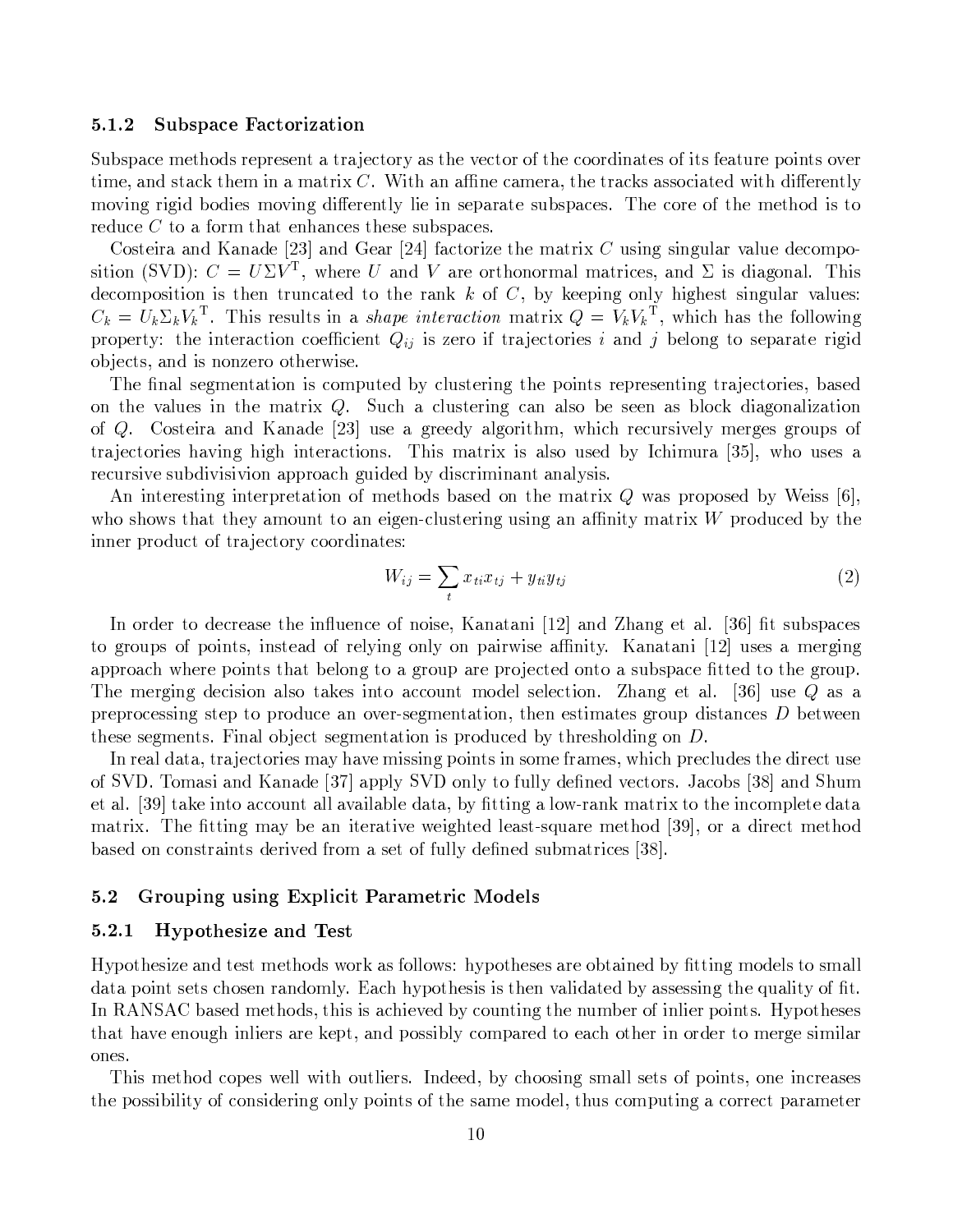vector. This is not the case when all the data is used simultaneously, since outliers are then included in the estimate. The threshold must be fixed in advance to decide how many points are actually inliers. Setting it requires some preknowledge about the expected error around the model.

Baldi et al. [14] apply an affine motion model to cluster trajectories for mosaicking. They use a variant where point sets are not chosen randomly, but deterministically by considering only spatial neighborhoods. Torr and Zisserman [13] refer to such sets as propinguintal sets. Choosing only sets of neighboring points increases the chance of picking points in the same object. This avoids, for example, incorrectly assigning a single rotational model to two translating groups of features  $[14]$ .

#### 5.2.2 **Motion Mixture Models**

Torr and Zisserman [13] adopt a mixture model formulation, which associates each trajectory with an object model; each object model consists of a parametric motion model, which describes the displacement of each point in the image over the whole sequence. Estimation of labels of trajectories (linking each trajectory to an object model) and motion parameter estimation are performed using an EM approach. The initialization comes from RANSAC. Although examples on only three frames are provided, the formulation allows for the use of longer trajectories, as long as they are defined on the same temporal interval.

#### Joint Spatial and Temporal Segmentation 6

In contrast to other methods, which give priority to spatial or temporal grouping, joint spatial and temporal segmentation methods consider a video as a spatio-temporal block of pixels, by treating the spatial and temporal dimensions simultaneously. The merit of this approach is supported by Gepshtein and Kubovy [40], who suggest that human vision finds salient structures jointly in space and time.

Figure 4 summarizes the different approaches used for joint spatial and temporal grouping techniques. We detail them in the following subsections. First we explore grouping in a vector space, either using similarity clustering [16], or fitting of a mixture-model [15]. In a second subsection, we present methods based on graph cut [17] [18].



Figure 4: Taxonomy of joint spatial and temporal grouping methods.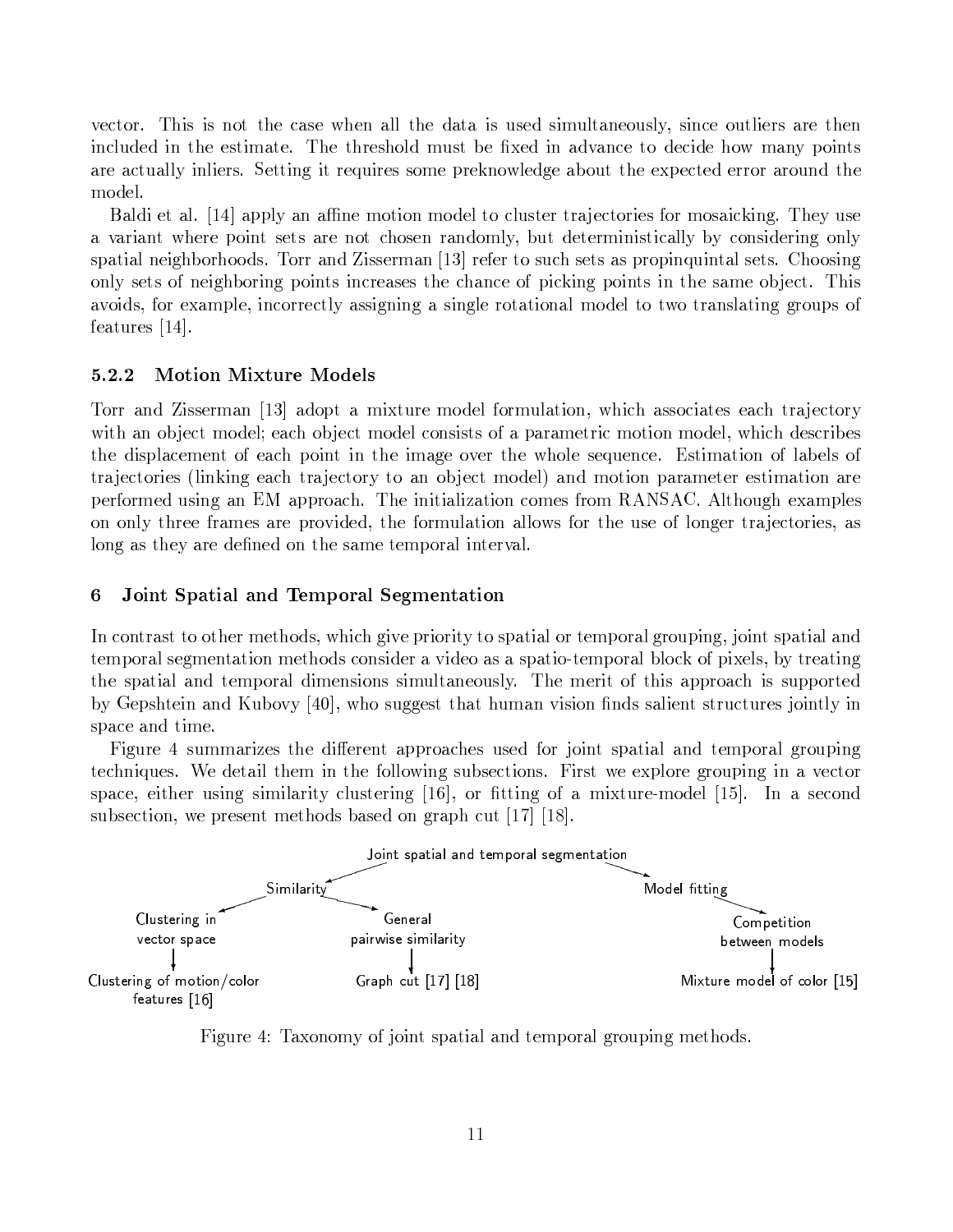#### $6.1$ Clustering in Feature Space

Greenspan et al. [15] consider videos in a six-dimensional feature space: color, spatial and temporal position. Each pixel is associated with a point in the feature space. Pixels are clustered using a Gaussian mixture model, in an EM framework, where the number of clusters is fixed a priori. The optimal number of clusters is found using MDL, which requires running the clustering several time with different number of clusters. Once the model is learned, Gaussian covariance coefficients between spatial and temporal dimensions give information about motion, which is used for event detection. A hard labeling of pixels can be found by assigning each pixel to the Gaussian distribution that best explains its value.

DeMenthon [16] precomputes an optical flow at each pixel, whose spatio-temporal orientation and position are respectively represented by two motion angles and two motion distances that are invariant to the motion shifts of the pixel. The seven-dimensional feature vectors composed of three color and four motion descriptors have the property that pixels having a similar color and belonging to a linearly moving moving patch are close to each other in feature space. They are clustered using a hierarchical method derived from mean shift.

#### $6.2$ Graph-Based Segmentation

These grouping techniques are the extension to the spatio-temporal volume of graph-based image segmentation [41, 42, 6]. Graph-based methods consider a graph whose nodes are the image features (pixels taken from the whole video volume), and whose edges are weighted according to some measure of similarity between nodes (also called *affinity* in this context). The nodes are grouped using graph cut techniques. The edges connect pixels in spatial as well as temporal directions, thus yielding a joint spatial and temporal segmentation.

Shi and Malik  $[17]$  use a similarity based on motion profiles. A motion profile represents the probability distribution of the motion vector at a given point.

Fowlkes et al. [18] use a similarity based on several visual cues. They attach to each pixel i of the sequence a feature vector  $\mathbf{x}_i$  containing its spatio-temporal location  $(x, y, t)$ , its color in  $(L, a, b)$  space, and optical flow  $(u, v)$ . The affinity between pixels i and j is defined as

$$
W_{ij} = \exp\left\{-\frac{1}{2}(\mathbf{x}_i - \mathbf{x}_j)^{\mathrm{T}} \Sigma^{-1} (\mathbf{x}_i - \mathbf{x}_j)\right\}
$$
(3)

where  $\Sigma$  gives the weights of the dimensions. They also use the Nyström approximation of the normalized cut algorithm to compute segmentations more efficiently. This method approximates the similarity matrix by sampling the input features and expressing all pairwise similarities with respect to those samples. The resulting speedup is necessary because of the large number of pixels in the video stack and the complexity of eigenvalue analysis.

#### $\overline{7}$ **Concluding Remarks**

In this paper, we have surveyed methods of spatio-temporal grouping in videos. The grouping involves building blocks that can be pixels, regions resulting from oversegmentation, or discrete features. These blocks are grouped based on similar motion, or similar color/texture. We propose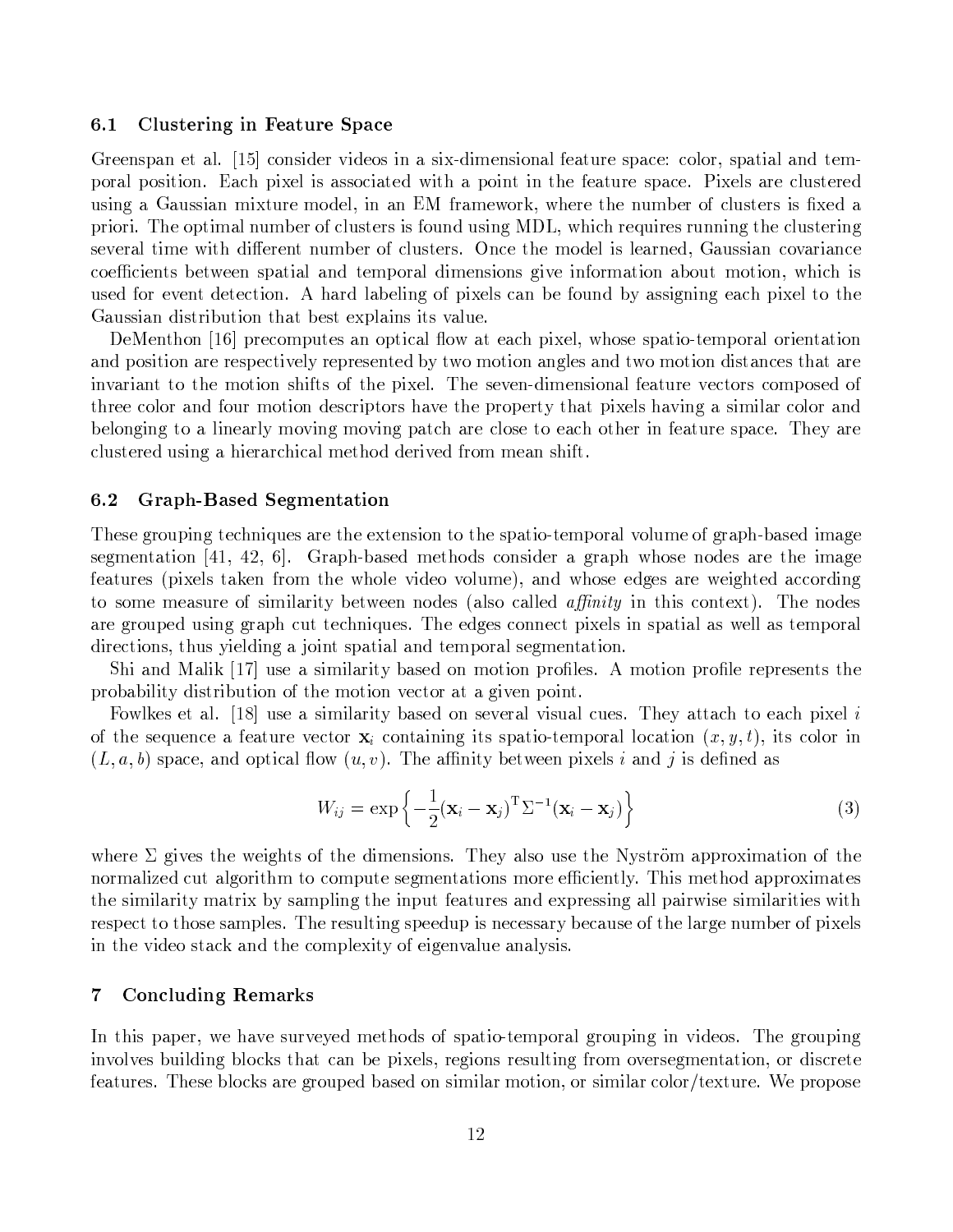a classification which has three categories:  $(1)$  segmentation with spatial priority,  $(2)$  segmentation by trajectory grouping, and (3) joint spatial and temporal segmentation.

Inside each category, we also make a distinction between methods based on pairwise similarities, which lead to simple grouping criteria and can give global optima, and model fitting methods, which can represent more complex criteria, at the expense of iterative computation, and additional a priori knowledge.

This study has been limited to techniques which tackle the problem of object extraction in monocular videos for low-level features. We didn't address object detection methods devoted to special applications, for which more information on objects is available, because of specialized knowledge on the nature of the objects or tracking initialization. In particular, readers may refer to methods developped for tracking individual objects [43] or for the detection and the recognition of humans activities [44].

# References

- [1] J. Y. A. Wang and E. H. Adelson, "Representing moving images with layers," IEEE Transactions on Image Processing, vol. 3, no. 5, pp. 625-638, 1994.
- [2] Q. Ke and T. Kanade, "A subspace approach to layer extraction," in IEEE International Conference on Computer Vision and Pattern Recognition, pp. 255–262, 2001.
- [3] M. Gelgon and P. Bouthemy, "A region-level motion-based graph representation and labeling for tracking a spatial image partition," Pattern Recognition, vol. 33, no. 4, pp. 725–740, 2000.
- [4] D. Wang, "Unsupervised video segmentation based on watersheds and temporal tracking," IEEE Transactions on Circuits and Systems for Video Technology, vol. 8, no. 5, pp. 539-546, 1998.
- [5] H. S. Sawhney and S. Ayer, "Compact representations of videos through dominant and multiple motion estimation," IEEE Transactions on Pattern Analysis and Machine Intelligence, vol. 18, no. 8, pp. 814-830, 1996.
- [6] Y. Weiss, "Segmentation using eigenvectors: a unifying view," in IEEE International Conference on Computer Vision, pp. 975–982, 1999.
- [7] Y. Deng and B. Manjunath, "Unsupervised segmentation of color-texture regions in images and video," IEEE Transactions on Pattern Analysis and Machine Intelligence, vol. 23, no. 8, pp. 800-810, 2001.
- [8] Y. Deng and B. Manjunath, "NeTra-V: Toward an object based video representation," IEEE Transactions on Circuits and Systems for Video Technology, vol. 8, no. 5, pp. 616–627, 1998.
- [9] R. Castagno, Video segmentation based on multiple features for interactive and automatic multimedia applications. these, EPFL, 1999.
- [10] M. Allmen and C. R. Dyer, "Computing spatiotemporal relations for dynamic perceptual organization," CVGIP: Image Understanding, vol. 3, no. 58, pp. 338–351, 1993.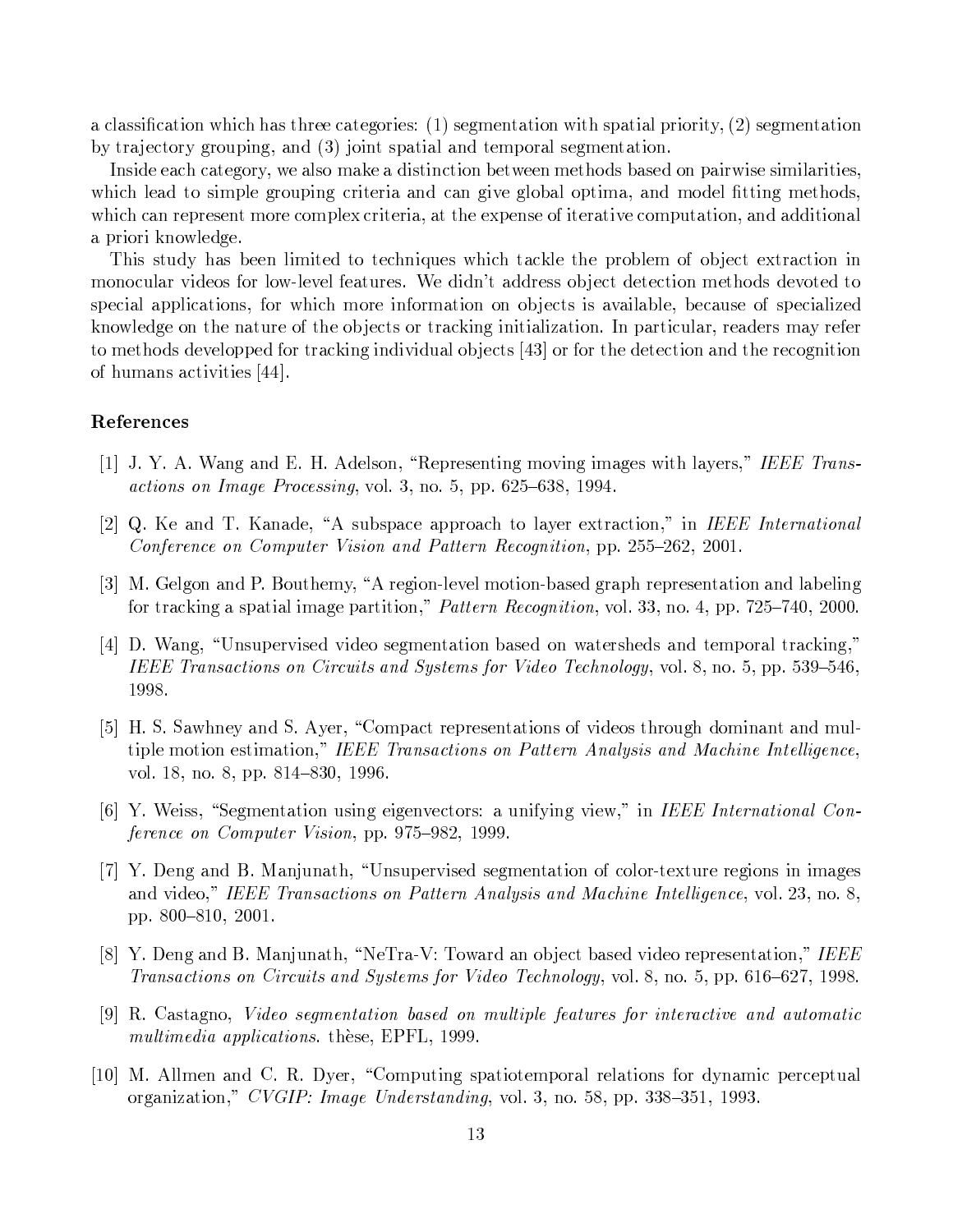- [11] R. Megret and J.-M. Jolion, "Grey-level blobs tracking for video dynamic content representation," in Reconnaissance de Formes et Intelligence Artificielle, vol. 2, pp. 397-406, 2002. (in french).
- [12] K. Kanatani, "Motion segmentation by subspace separation: Model selection and reliability evaluation," International Journal of Image and Graphics, vol. 2, no. 2, pp. 179–197, 2002.
- [13] P. H. S. Torr and A. Zisserman, "Concerning Bayesian motion segmentation, model averaging, matching and the trifocal tensor," in European Conference on Computer Vision, vol. 1, pp. 511–527, LNCS 1406, Springer-Verlag, Berlin, Germany, 1998.
- [14] G. Baldi, C. Colombo, and A. Del Bimbo, "A compact and retrieval-oriented Video representation using mosaics," in International Conference on Visual Information Systems (VI- $SUAL$ , pp. 171–178, LNCS 1614, Springer-Verlag, Berlin, Germany, 1999.
- [15] H. Greenspan, J. Goldberger, and A. Mayer, "A probabilistic framework for spatio-temporal video representation and indexing," in European Conference on Computer Vision, vol. 4, pp. 461-475, LNCS 2353, Springer-Verlag, Berlin, Germany, 2002.
- [16] D. DeMenthon, "Spatio-temporal segmentation of video by hierarchical mean shift analysis," Statistical Methods in Video Processing Workshop, 2002.
- [17] J. Shi and J. Malik, "Motion segmentation and tracking using Normalized Cuts," in IEEE International Conference on Computer Vision, pp. 1151–1160, 1998.
- [18] C. Fowlkes, S. Belongie, and J. Malik, "Efficient spatiotemporal grouping using the Nystrom method," in IEEE Conference on Computer Vision and Pattern Recognition, vol. 1, pp. 231– 238, 2001.
- [19] Y. Weiss, "Smoothness in layers: motion segmentation using nonparametric mixture estimation," in IEEE Conference on Computer Vision and Pattern Recognition, pp. 520-526, 1997.
- [20] D. Elias and N. Kingsbury, "Image sequence segmentation using mixture models with uniqueness and spatio-temporal consistency constraints," in IEE Colloquium on Motion Analysis and Tracking, (London, UK), pp.  $6/1-6$ , 1999.
- [21] I. Patras, E. A. Hendriks, and R. L. Lagendijk, "Video segmentation by MAP labeling of watershed segments," IEEE Transactions on Pattern Analysis and Machine Intelligence, vol. 23, no. 3, pp. 326-332, 2001.
- [22] S. M. Smith and J. M. Brady, "ASSET-2: Real-time motion segmentation and object tracking," IEEE Transaction on Pattern Analysis and Machine Intelligence, vol. 17, no. 8, pp. 814– 820, 1995.
- [23] J. Costeira and T. Kanade, "A multi-body factorization method for motion analysis," in IEEE International Conference on Computer Vision, pp. 1071–1076, 1995.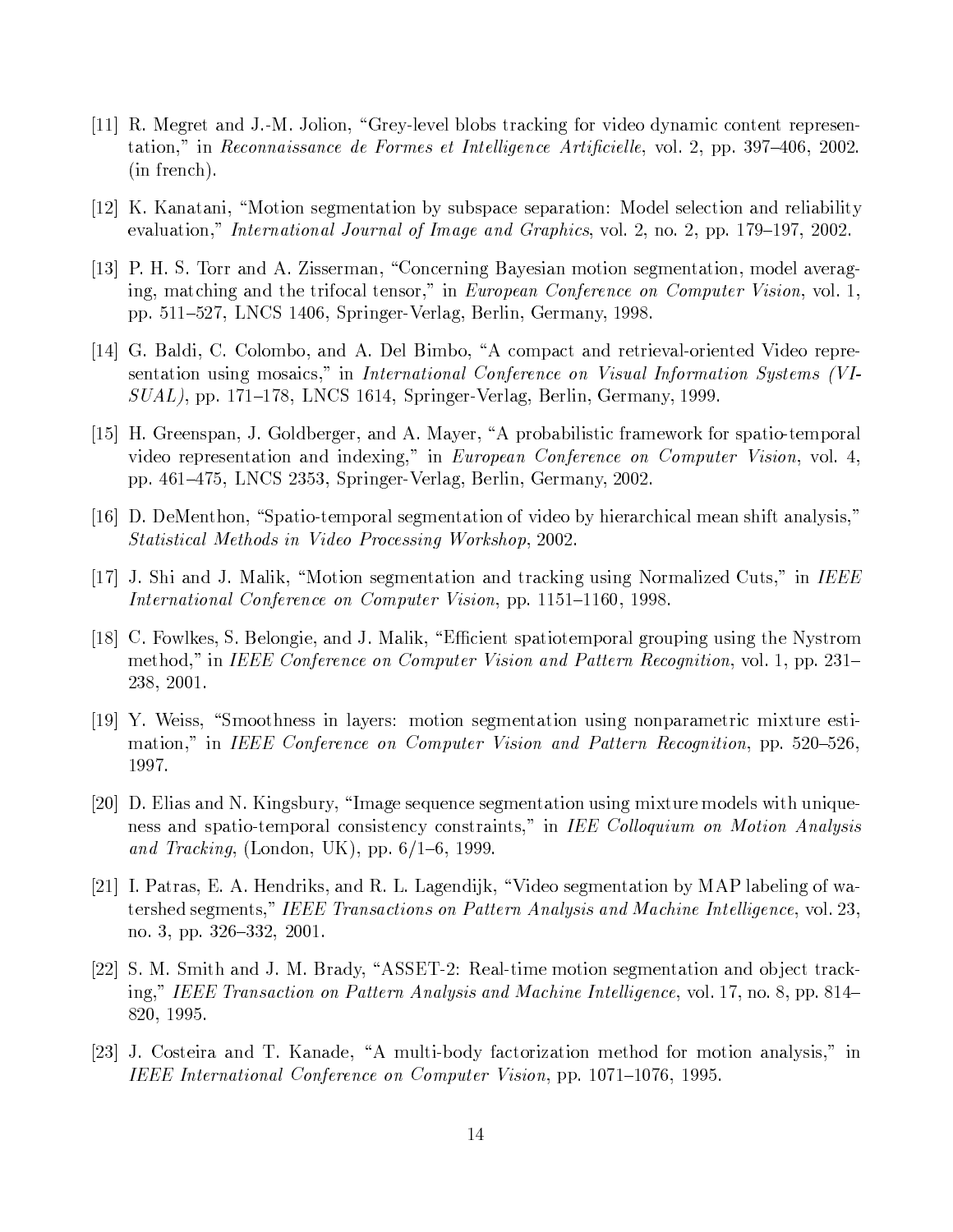- [24] C. Gear, "Feature grouping in moving objects," in IEEE Workshop on motion of non-rigid and articulated objects, pp. 214-219, 1994.
- [25] N. Jojic and B. Frey, "Learning flexible sprites in video layers," in IEEE Conference on Computer Vision and Pattern Recognition, vol. 1, pp. 199–206, 2001.
- [26] F. Moscheni, S. Bhattacharjee, and M. Kunt, "Spatiotemporal segmentation based on region merging," IEEE Transactions on Pattern Analysis and Machine Intelligence, vol. 20, no. 9, pp. 897-915, 1998.
- [27] M. Irani, B. Rousso, and S. Peleg, "Computing occluding and transparent motions," International Journal of Computer Vision, vol. 12, no. 1, pp. 5–16, 1994.
- [28] C. Gomila, Mise en correspondance de partitions en vue du suivi d'objets. PhD thesis, Ecole Nationale Supérieure des Mines de Paris, 2001.
- [29] A. Del Bimbo, P. Pala, and L. Tanganelli, "Video retrieval based on dynamics of color flows," in International Conference on Pattern Recognition, vol. 1, pp. 851–854, 2000.
- [30] N. Brady and N. O. Connor, "Object detection and tracking using an EM-based motion estimation and segmentation framework," in IEEE International Conference on Image Pro $cessing$ , vol. 1, pp. 925–928, 1996.
- [31] H. Tao, H. S. Sawhney, and R. Kumar, "Object tracking with Bayesian estimation of dynamic layer representations," IEEE Transactions on Pattern Analysis and Machine Intelligence, vol. 24, no. 1, pp. 75–89, 2002.
- [32] J. Verestoy and D. Chetverikov, "Experimental comparative evaluation of feature point tracking algorithms," in *Evaluation and Validation of Computer Vision Algorithms*, Kluwer Series in Computational Imaging and Vision, pp. 183–194, 2000.
- [33] J. Shi and C. Tomasi, "Good features to track," in IEEE Conference on Computer Vision and Pattern Recognition, pp. 593–600, 1994.
- [34] S. Mills and K. Novins, "Motion segmentation in long image sequences," in *Proceedings of* the 11th British Machine Vision Conference, vol. 1, pp. 162–171, 2000.
- [35] N. Ichimura, "Motion segmentation based on factorization method and discriminant criterion," in IEEE International Conference on Computer Vision, pp. 600–605, 1999.
- [36] Y. Wu, Z. Zhang, T. S. Huang, and J. Y. Lin, "Multibody grouping via orthogonal subspace decomposition," in IEEE Conference on Computer Vision and Pattern Recognition, vol. 2, pp. 252-257, 2001.
- [37] C. Tomasi and T. Kanade, "Shape and motion for image streams under orthography: a factorization method," International Journal of Computer Vision, vol. 9, no. 2, pp. 137–154, 1992.